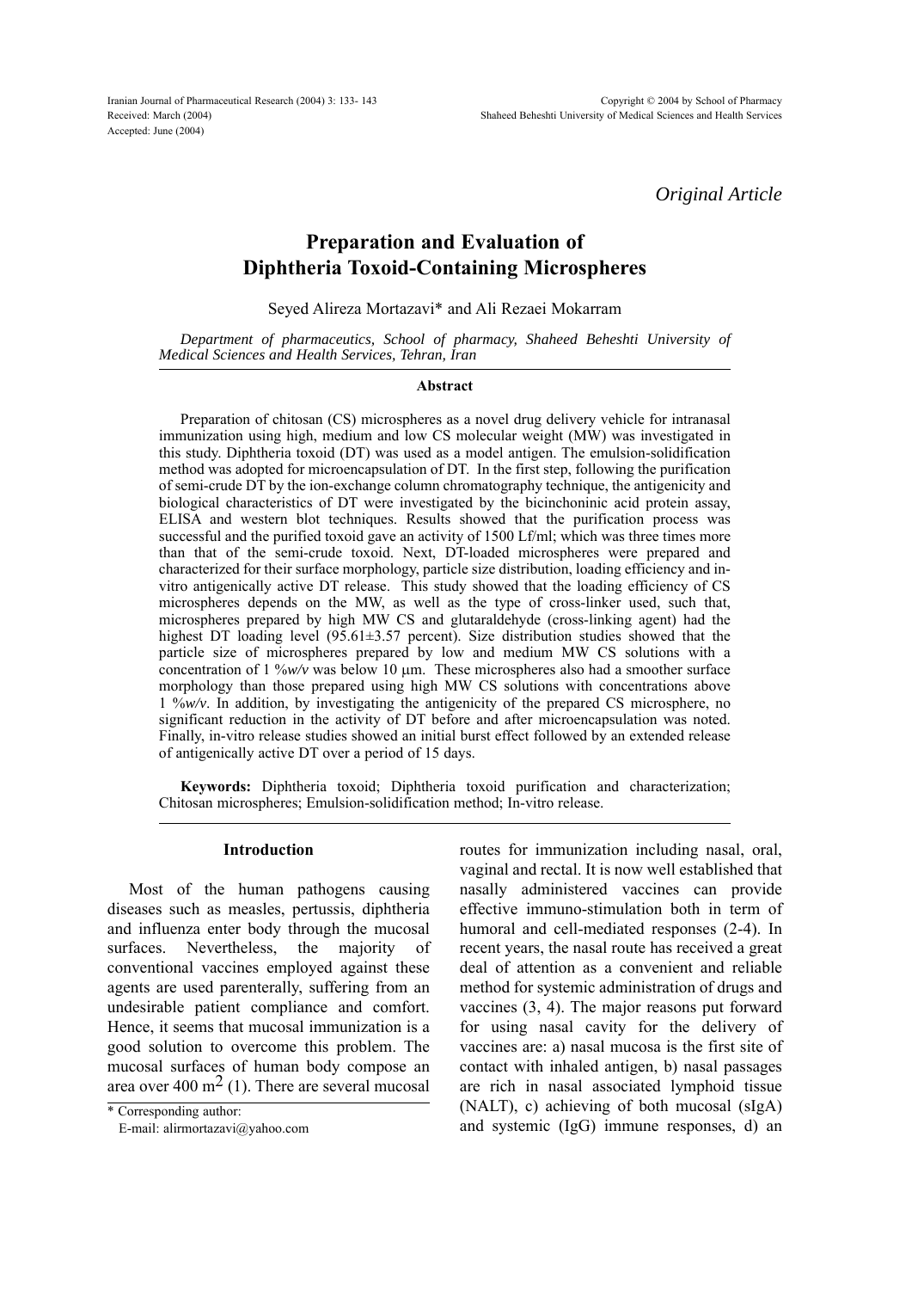age-related decline in systemic immune responsiveness in human and e) a possible increase in effectiveness in the elderly patients  $(5-8)$ .

Application of microencapsulation technology to immunization has shown that polymeric delivery systems are indeed capable of continuous antigen release and stimulation of immune system (9-11). On the other hand, intranasal immunization in mice using microencapsulated antigens obtained from Bordetella Pertussis or ricin toxoid has been shown to induce protective immunity against aerosol challenge with the bacteria or toxin (12- 14), and optimal protection was achieved when more than one antigen administered simultaneously (13).

During the past two decades, a wide range of biodegradable polymers such as polylactide-coglycolide (PLGA), starch, chitosan, sodium alginate and dextran have been used to prepare nano- or microspheres as carriers for nasal or oral drug delivery (15-20). A significant problem associated with PLGA microencapsulation is the harsh condition used for encapsulation, such as the possibility of antigen degradation as a consequence of exposure to organic solvents. In addition, during encapsulation process it may also be exposed to high shear, solvent-aqueous interphase, cavitation and localized elevated temperature.

Chitosan (CS) is a polysaccharide comprising copolymer of glucosamine and N-acetylglucosamine and could be obtained from the partial deacetylation of chitin; a material found in exoskeleton of crustaceans such as lobster, prawn and crab and also found in some micro-organisms and in yeast and fungi (21). CS is insoluble in alkaline and neutral pH, but forms salts with organic and inorganic acids. In addition, the amino functional groups of CS are protonated and the resultant soluble polysaccharide is positively charged. A number of properties of CS render it a potentially useful carrier for delivery of vaccines and proteins. It is non-toxic, biocompatible (22, 23) and degrades in body by lysozymes into a common amino sugar, N-acetylglucosamine, which is then incorporated into the synthetic pathway of glycoprotein (24). CS is also known to be a

### **Methods**

### *Purification and characterization of DT*

The semi-cured (semi-crude) DT was purified in two steps by column chromatography. In the first step a sephadex G-25 gel column, eluted with phosphate saline buffer (PBS, 100 mM, pH 7.4) at a rate of 0.5 ml/min was used. In the second step an ionexchange gel column [sephadex diethylamino ethyl A-50 (sephadex DEAE A-50)]; eluted with tris buffer  $(0.015 \text{ M}, \text{pH} 7.2)$  at a rate of 0.4

mucoadhesive material (25-27). It could interact with the negatively charged sialic acid residues present within the mucin (28). Hence, in term of a nasal or oral drug carrier, the mucoadhesive properties of CS potentially permit a sustained interaction with the mucosal surfaces, promoting a more effective drug delivery and uptake. Based on our literature review, no previous study has focused on the use of CS as a carrier for the preparation of microspheres containing DT, as a potential system for nasal vaccination. Hence, in this study attempts were made to prepare and evaluate these microspheres in-vitro.

### **Experimental**

### **Materials**

Low, medium and high molecular weight chitosan (CS) (85% deacetylated) samples with viscosities (a 2% *w/v* solution) of 670, 1500 and 15000 cP respectively; bicinchoninic acid (BCA) micro-kit; O-phenylenediamine dihydrocholride (OPD) and conjugated rabbit anti-guinea pig immunoglobulin (IgG) peroixdase were all purchased from Sigma-Aldrich Chemical Co. (USA). Diphtheria toxoid (DT); purified equine DT antitoxin (100 Lf/ml); and purified guinea pig anti-DT IgG were gifted kindly from Razi institute for serums and vaccines (Tehran, Iran). Castor oil was obtained from Baharak Co. (Iran). Protein marker (14-96 kDa) was purchased from Bio-rad Co (USA). Calcium chloride, n-octanol, glutaraldehyde, sodium tripolyphosphate, mineral oil, Tween 80 and Span 80 (reagent grades), and all the other reagents and materials used were obtained from Merck Chemical Co. (Germany).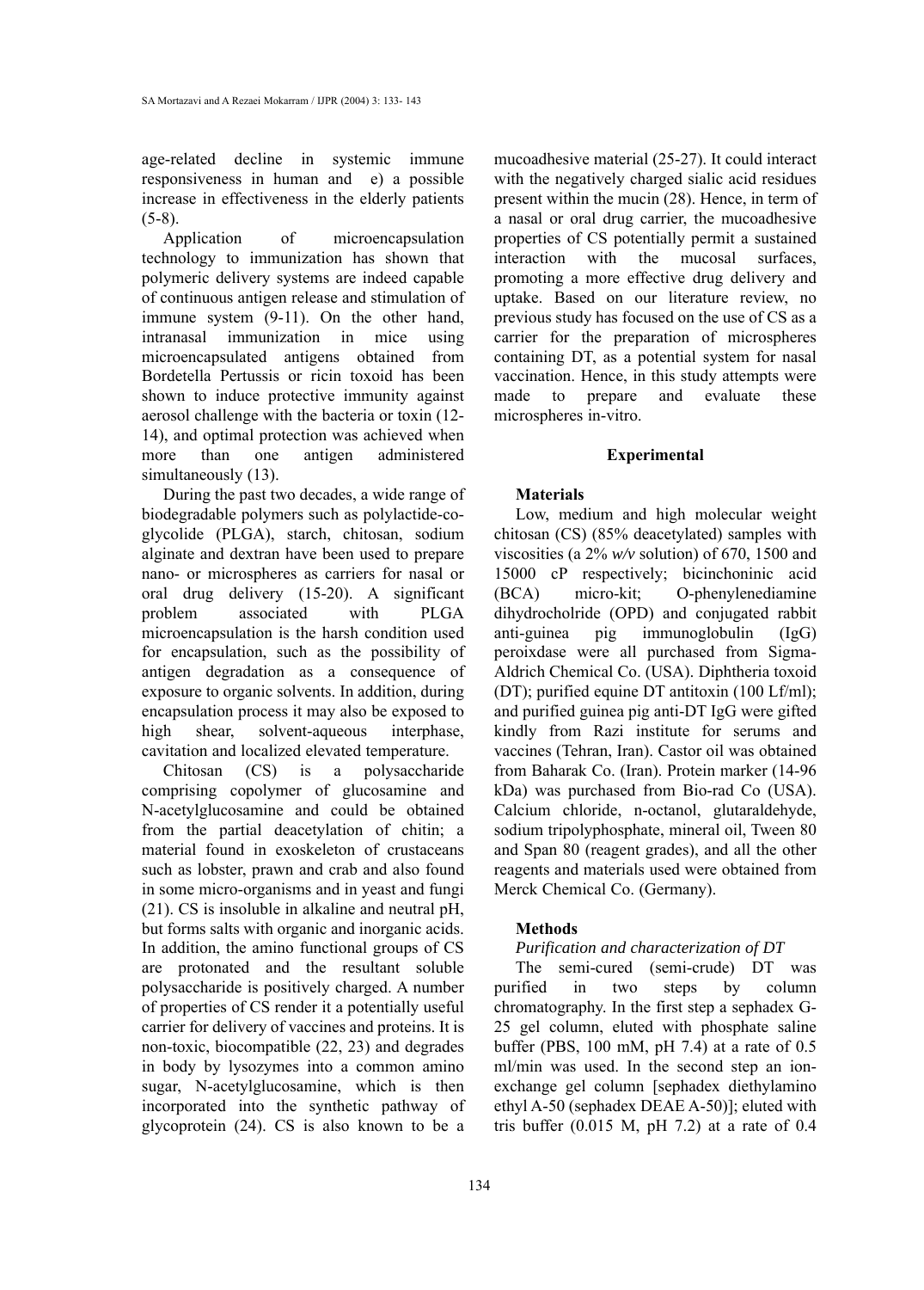ml/min was employed. The amount of protein present in different fractions was determined spectrophotometrically (Shimadzu model 210A uv-visible spectrophotometer, Japan) at a wavelength of 280 nm. Fractions containing a high level of protein were then pooled together. Finally, 0.001 %*w/v* Thiomersal (as preservative) was added to the purified sample and stored at 4 ºC until use.

Potency and the total amount of protein present within the purified antigen (DT) were determined by the flocculation test method (Dean-Webb method), using equine DT antitoxin (29), and the micro-BCA assay (30) respectively. The MW of the DT was also estimated by the sodium dodecyl sulfatepolyacrylamide gel electrophoresis (SDS-PAGE) with the standard pertained markers, using a slightly modified laemmli's method (31). Briefly, the native (unpurified) as well as the purified DT were separately mixed with the PBS solution, boiled for 5 min and subjected to SDS-PAGE under standard operating conditions (a constant current of 25 mA overnight, at room temperature). Protein bands were visualized by staining with Coomassie blue.

## *Preparation and characterization of CS microspheres*

CS microspheres were prepared by a waterin-oil (w/o) emulsion-solidification technique (32, 33). Briefly, aqueous acidic (0.5 %*w/v* acetic acid) CS solutions at various concentrations of 0.5, 1, 1.5 and 2 % *w/v* were prepared. 4 ml samples of these solutions were individually emulsified in 20 ml of an oily phase (n-octanol, mineral oil or castor oil) containing a 1:1 ratio of a mixture of Tween80:Span 80 (as surfactant) at a 1 %*v/v* concentration, using a homogenizer (Heidolf Diax 910, Germany) set at 20000 rpm in an ice bath at 4 ºC for 30 sec. In addition, 100 ml of a second emulsion containing the oily phases mentioned above was prepared using 3 ml of a cross-linker (glutaraldehyde or a 5 %*w/v* Tpp Na solution) along with a 1  $\%$  *v*/*v* mixture (1:1) of Tween 80:Span 80, using a homogenizer set at 20000 rpm for 30 sec. Next, the first emulsion was added to the second emulsion under continuous stirring at 1000 rpm for at least 5 h at room temperature. Microspheres loaded with DT were prepared by adding  $312-8790 \mu$ g of DT to the polymer (CS) solutions. Prepared microspheres were then collected by centrifugation at 3500 rpm (approximately 1750  $\times$ g) for 30 min. They were then washed with isopropyl alcohol, freeze dried and stored at -20 ºC.

Formation of microspheres was monitored during preparation by the use of an optical microscope (Carl Zeiss, Germany) set at ×500 magnification.

The particle size distribution of microsphere was determined using a particle size analyzer (Analysette 22, Fritsch, Germany). 40 mg microspheres were suspended in a 0.5 %*w/v* particle free sodium dodecyl sulfate solution and sonicated for 2 min in order to prevent any aggregation between CS microspheres present. Data obtained were collected, and particle size distribution of the microspheres was expressed as the geometric mean diameter  $\pm$  standard deviation.

The surface morphology of microspheres was determined by the use of a scanning electron microscope (SEM). For this purpose, CS microspheres were mounted and coated for 2-3 min with a mixture of gold and palladium, and then examined for morphology using a SEM (DSM 960 A, Zeiss, Germany).

### *Evaluation of DT encapsulation*

Encapsulation efficiency and the yield of microspheres prepared were determined by centrifugation of the samples at  $\sim$ 1750  $\times$ g for 30 min. Microspheres were then incubated at 80ºC overnight and weighed. The amount of DT associated within the microspheres was then calculated by the difference between the total amount  $(\mu g)$  of DT used to prepare the particles and the amount  $(\mu g)$  of DT present in the aqueous phase, determined using the micro-BCA protein assay against a supernatant of blank microspheres (16). Encapsulation efficiency was then calculated as follows:

*total*  $DT - free DT$ <br>*total*  $DT$ 

*Evaluation of the in-vitro DT release* 40 mg microspheres were accurately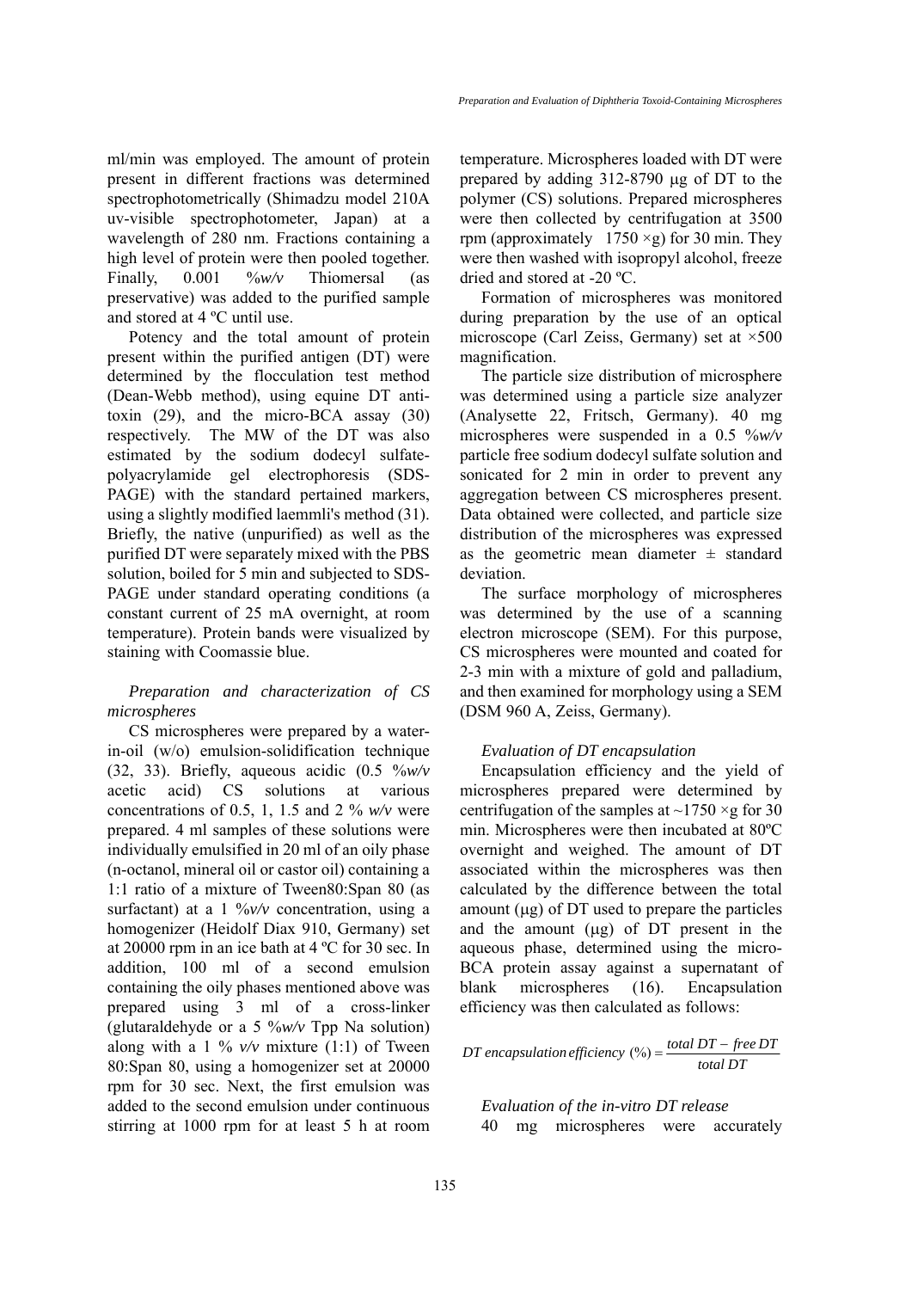**Table 1**. Statistical parameters of microspheres prepared from 1%w/v chitosan solutions, using glut araldehyde as the cross-linking agent ( $n=3$ , mean  $\pm$  standard deviation).

| Chitosan Mw       | Geometric diameter $(\mu m)$ | Mode (um) | Specific surface area $(m2)$ |
|-------------------|------------------------------|-----------|------------------------------|
| High              | $6.37 \pm 3.51$              | 10.09     | $1.23 \pm 0.54$              |
| Medium            | $4.56 \pm 2.68$              | 2.45      | $2.00 \pm 0.98$              |
| $L$ <sup>OW</sup> | $3.85 \pm 2.11$              | 4.92      | $.84 \pm 0.90$               |

weighed and suspended within enclosed 2 ml eppendorf $^{TM}$  tubes containing 1 ml pH 7.4 PBS solution and incubated at 37°C. At predetermined time intervals, the samples were centrifuged at 10000  $\times$ g for 40 min at 5 $\rm{^{\circ}C}$  and 0.5 ml supernatant was removed and replaced by fresh release medium. Samples removed were then concentrated by being centrifuged using a centrifugal ultrafilter (Ultrafree-Cl, ultra-4 10000 NMWL, Millipore, Sigma, Germany) at 10000 ×g for 30 min. The amount of released DT was determined using the micro-BCA assay method.

#### *Antigen Activity*

The antigen activity before and following microencapsulation was evaluated by the SDS-PAGE Western-blot analysis. For this purpose a hyper-immune serum sample (against DT), raised in guinea pig, was used for binding to the antigen. Antigen samples were then analysed before microencapsulation and after being released from the microspheres, using a 10% SDS-PAGE gel electrophoresis. The blots were visualized with OPD.

In addition, an indirect ELISA method was used for the determination of antigenic activity of DT released in-vitro (34). Equine DT antitoxin (100  $\mu$ 1), present within the pH 7.4 PBS solution, was added to flat-bottom microtitration plates (DYNEX, immulonÆ, USA) and allowed to incubate overnight. The plates were then washed three times between each step with the pH 7.4 PBS solution containing 0.2 %*v/v* Tween 20 (PBST). To minimize the non-specific interactions,  $100 \mu l$ PBST solution containing 5 %*w/v* dried skimmed milk powder (PBSTM) was added to the wells and incubated for 2 hr at 37ºC. After washing the plates three times with PBST, purified DT (as the reference) and the test samples were diluted serially in two-fold steps in PBSTM and added to the wells. Plates were then incubated at 37ºC for 2 hr and washed. Next 100  $\mu$ 1 hyper-immune serum sample, raised in guinea pig (1:500) and present within PBSTM, was added to the wells and allowed to react for 2 hr at 37ºC. Following this stage 100 µl rabbit anti-guinea pig IgG peroixdase conjugate (1:2500) in PBSTM was added to the wells and incubated for another 2 hr at 37ºC. The plates were then washed and the substrate (0.4 mg/ml OPD), present within 0.05 M citro-phosphate buffer (pH 5), was added to each well. Following color development (30 min) the reaction was stopped by the addition of 1 M sulfuric acid and absorption measured at 492 nm on a microplate reader (Spectra Rainbow V A 88, Austria).

#### *Statistical analysis*

For the purpose of statistical comparison of data obtained from this study, the one way analysis of variance (ANOVA) was employed. Bonferroni post-Hoc test was used for further analysis at a significancy level of  $p<0.05$ . Unpaired student's t-test was also used in some cases as would be described later in the text.

### **Results and Discussion**

As mentioned earlier, CS has been recognized as a suitable biopolymer for protein drug delivery, due to possessing various desirable characteristics. These include suitable biodegradability, ease of ability to prepare micro- and nanospheres, mucoadhesive nature and adhesion to tight junctions of the epithelial cells, and relatively high loading capacity for proteins (25, 35, 36). Hence, in this study, steps were taken to load DT within CS microspheres, based on the desirable properties of CS, as a novel nasal drug delivery system for vaccination.

Prior to loading the DT within CS microspheres, the available semi-crude toxoid was purified. The total concentration and potency of purified DT were found to increase three folds compared with the semi-crude toxoid, reaching values of 5.86± 0.16 mg/ml and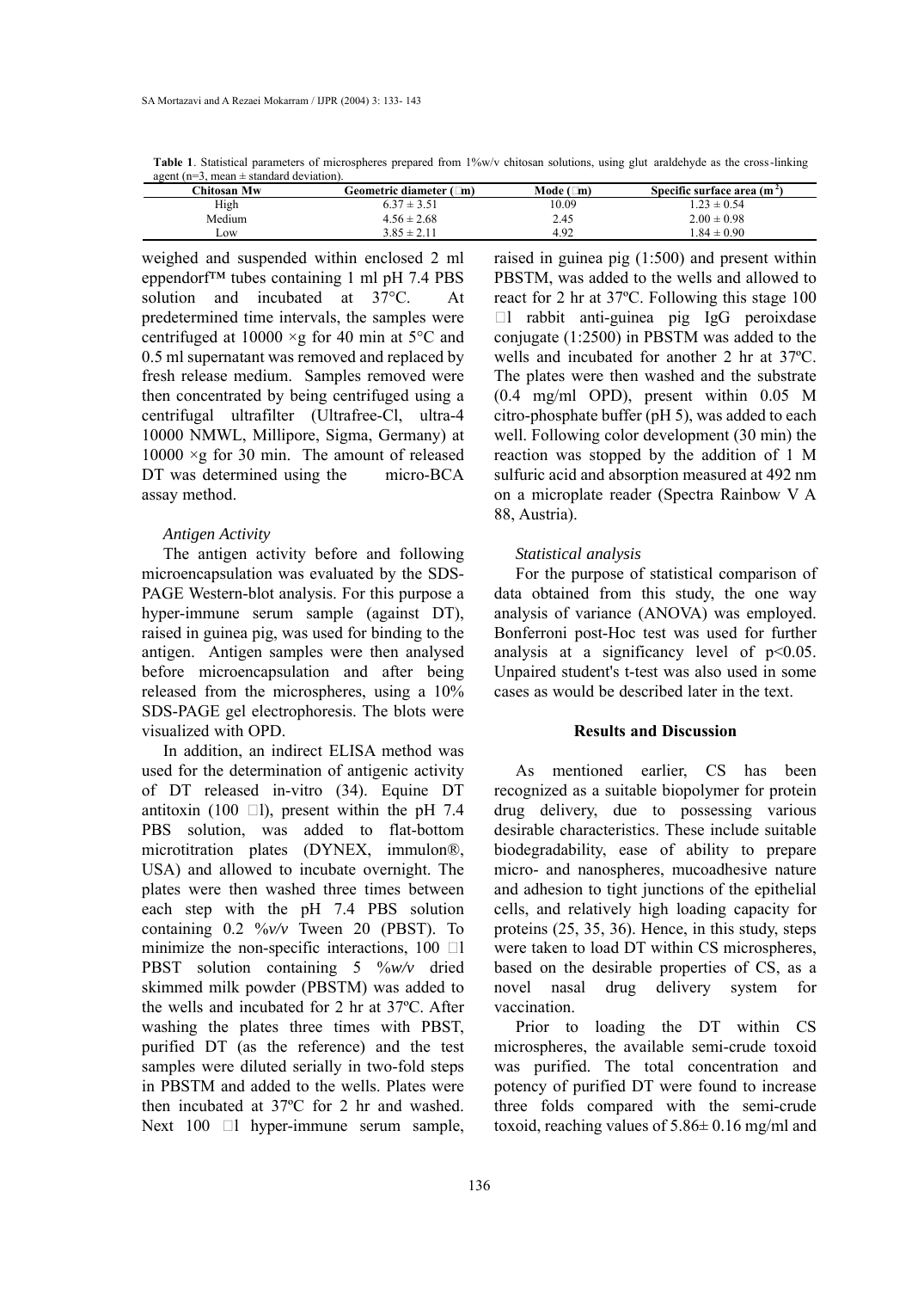1500 Lime flocculation/ml (Lf/ml), respectively. In addition, based on the SDS-PAGE studies (data not shown), and in agreement with the literature (37), the presence of two distinct bands relating to two major structural components with MWs of 20 and 43 KDa was confirmed. No extra bands were observed, confirming the purity of the purified DT prepared. Hence, it seems that the purification process was successful, producing a DT with increasing potency and greater toxoid concentration, as well as high purity and therefore good immunogenicity. Moreover,





characterization of the purified DT, using the Western blot analysis (data not shown) as well as the ELISA method, before and after encapsulation within the CS microspheres, also confirmed that the purity, integrity, and immunogenicity of the encapsulated DT remains intact and unaltered. This finding suggests that the process of encapsulation has no adverse effect on the nature, integrity, activity and immunogenic properties of DT.

In this study, the W/O emulsionsolidification method was used for the incorporation of DT within the CS



**Figure 1.** SEM micrographs of microspheres prepared using the high molecular weight (A = 0.5, B = 1 and C = 2  $\frac{\%w}{v}$ ), low molecular weight (D = 1%*w/v*) and medium molecular weight  $(E = 1 \frac{\omega_w}{v})$  chitosan solutions. The cross-linking agent used in all cases was glutaraldehyde.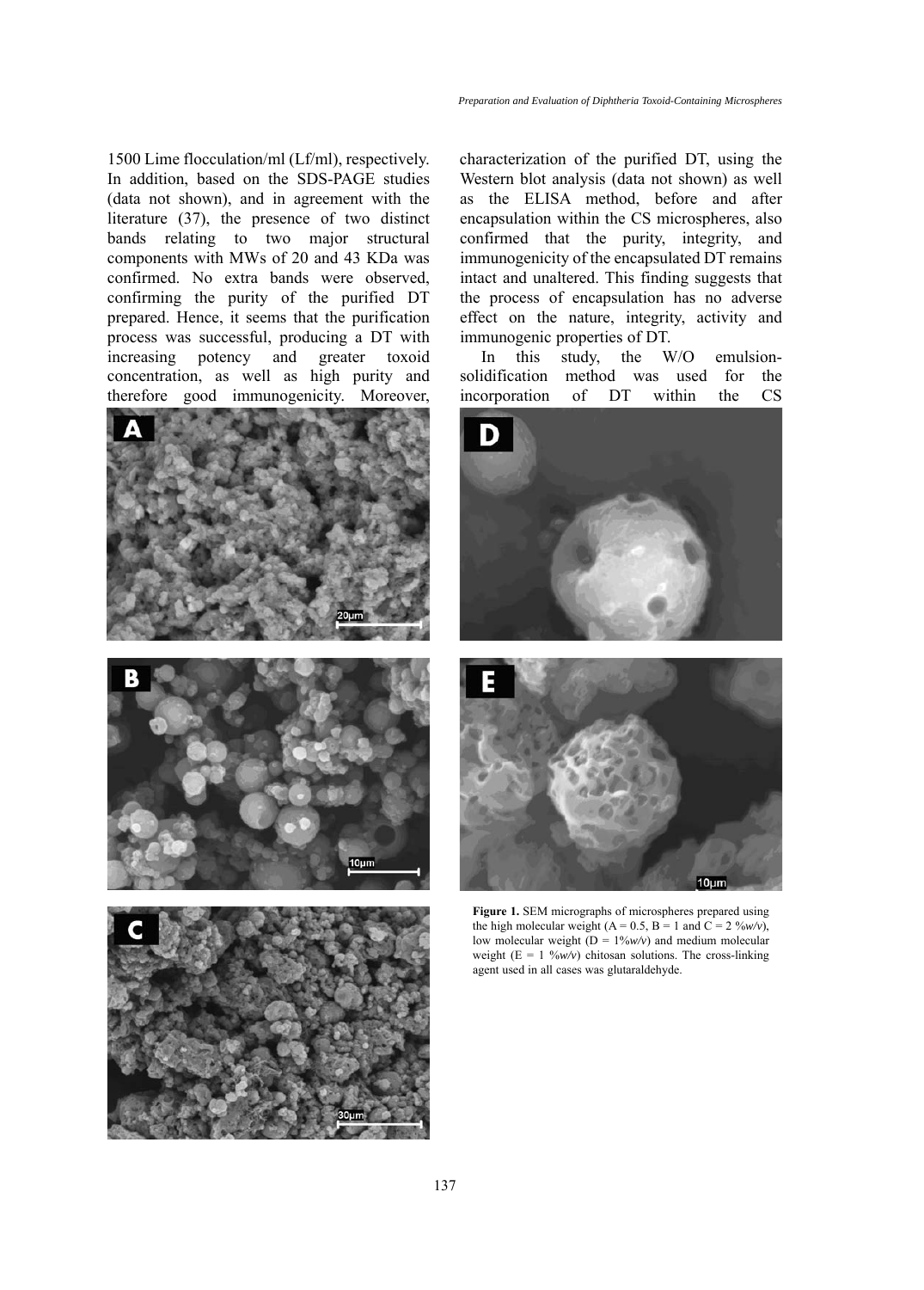microspheres. Previous studies have shown that CS-containing emulsion could only remain stable if a mixture of Tween and Span are used (38). The use of these emulsifiers individually results in the instability of the emulsion. Hence, a mixture of Tween 80:Span 80 (1:1) was used in this study. Furthermore, by investigating various oily phases (n-octanol, mineral oil and castor oil), it was found that castor oil, which has a greater viscosity (around 250 cP) than the other two oily phases, could produce more stable emulsions (investigated by visualization under a light microscope) and therefore homogenously distributed microspheres.

In the first part of this study, the effect of CS MW on the characteristics of the resulting microspheres was investigated. The formation of microspheres was closely monitored under a light microscope as well as SEM, as described earlier. Figures 1 and 2 show the SEM micrographs of some of CS microspheres, made using various MW CS solutions with different concentrations. Based on this study, microspheres prepared from low and medium MW CS solutions with polymer concentrations



**Figure 2.** SEM micrographs showing the surface morphology of microspheres prepared using the high molecular weight chitosan solution at concentrations of 1%*w/v* (A), 1.5%*w/v* (B) and 2%*w/v* (D). Arrows on the micrographs show the defected and vacuolated areas on the surface of microspheres.

around 1-1.5 %*w/v* (viscosities around 300-450 cP) as well as a high MW CS solution with a concentration of 1 %*w/v* (viscosity around 1500 cP) were found to be smaller, more regularly shaped, and had a smoother and more uniform surface (specially those prepared with low and medium MW CS solution) than those produced with solutions containing higher CS concentrations. Therefore, based on these preliminary studies and for the purpose of comparison, among the various concentrations of CS investigated, a 1 % *w/v* CS solution (of all MW) was found to be most appropriate and hence used for the preparation of CS microspheres throughout this study.

Table 1 shows the particle size distribution of CS microspheres prepared, using 1 %*w/v* CS solutions with varying MWs. All the microspheres prepared had a mean diameter below  $7 \mu$ m. This could aid their uptake by NALT system (39). Figure 3 shows the particle size distribution of a 1 % *w/v* high MW CS solution. It is clear that the prepared microspheres have a monomodal distribution. This study also shows that as a result of an



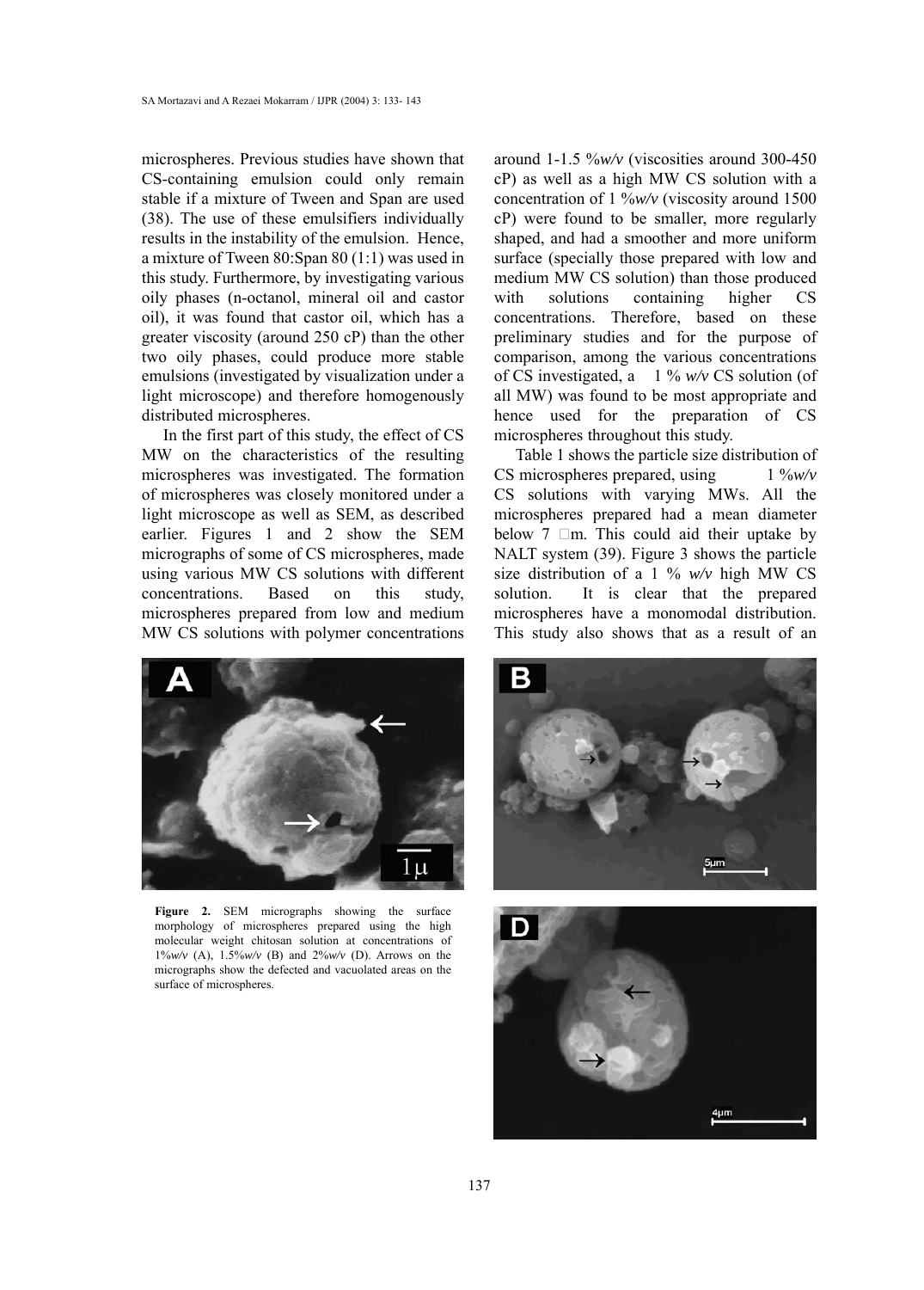| Chitosan Mw | Cross-linker | Theoretical loading (i g) | Actual loading $(\mu g)$ | <b>Encapsulation efficiency</b><br>$\frac{9}{0}$ |
|-------------|--------------|---------------------------|--------------------------|--------------------------------------------------|
| Low         | Glu          | 1367                      | $270.85 \pm 12.19$       | $19.81 \pm 0.89$                                 |
| Medium      |              | 1367                      | $470.75 \pm 24.14$       | $34.42 \pm 1.77$                                 |
| High        |              | 1367                      | $671.20 \pm 55.16$       | $49.09 \pm 4.03$                                 |
| Low         |              | 1367                      | $254.36 \pm 29.81$       | $18.60 \pm 2.18$                                 |
| Medium      | Na Tpp       | 1367                      | $431.92 \pm 8.56$        | $31.59 \pm 0.63$                                 |
| High        |              | 1367                      | $64144 \pm 6606$         | $49\,40 \pm 4\,83$                               |

Table 2. Effect of the molecular weight of 1%w/v chitosan solutions as well as the type of the cross -linking agent used, on the loading level and encapsulation efficiency of diphtheria toxoid within the prepared microspheres ( $n=3$ , mean  $\pm$  standard deviation).

increase in the MW, as well as viscosity of CS solution (especially with high MW CS), the surface of microspheres becomes slightly rough and somewhat vacuolated (as shown in Figure 2). This is speculated to be due to the slower permeability rate of the cross-linking agent into the microspheres, as a result of an increase in the viscosity of the CS solution. This could in turn result in a delayed cross-linking of the polymer chains. Hence, a contraction or shrinkge of the superficial polymer chains could be observed, and the surface to volume ratio would be reduced. This could lead to the appearance of void spaces and eventually pits on the surface of microspheres. On the other hand, the free (uncross-linked) cross-linking agent could leak out of the interior parts of the microspheres, and form cross-links on the surface of microspheres, resulting in the formation of a slightly rough and irregular surface.

Table 2 shows the results obtained from assessing the loading level and encapsulation efficiency of DT within microspheres prepared from 1 %*w/v* CS solutions of different MWs. As could be seen, the actual amount of DT loaded within CS microspheres, and as a result, their encapsulation efficiencies are significantly (ANOVA,  $p<0.05$ ) affected by the MW of the CS solution. By increasing the MW and therefore polymer chain length of CS, the amount of DT loaded within the microspheres increases. Therefore, it seems that longer polymer chains could slightly coil up and entangle better than the smaller chains, enhancing the absorption and entrapment of DT molecules.

In continuation of this study, in order to investigate the influence of the amount of DT added to the original CS-containing emulsion on the toxoid loading level and encapsulation efficiency within the microspheres, the high MW CS (1 %*w/v* solution), which showed the greatest loading levels of toxoid and had a reasonably small size and acceptable morphology, was used. Results obtained are presented in Table 3. It could be seen that by increasing the original amount (theoretical loading) of DT during the preparation of microspheres, the actual amount of toxoid loaded also initially increases significantly  $(ANOVA, p<0.05)$  and then reaches a plateau in the presence of 1367  $\mu$  g and higher amounts of DT. In fact the encapsulation efficiency of DT was found to decrease significantly (ANOVA, p<0.05) as a result of an increase in the original amount of toxoid used. CS is a cationic biopolymer and at pH values between 5.5-6.0, which were used for the preparation of microspheres, is expected to be positively charged (36). On the other hand, DT has a pI of around 4.5-5.5 and hence at the pH values mentioned above is expected to be negatively charged. Hence, the polymeric chains of CS could bind to the negatively charged DT chains via electrostatic and hydrogen bonds. However, at a fixed CS concentration (in here 1 %*w/v* solution), its binding capacity would also be specific. Hence, the presence of excess amounts of DT could not be encapsulated within the microspheres. As a result, the loading level of



**Figure 3.** Particle size distribution of microspheres prepared using a 1%*w/v* high molecular weight chitosan solution  $(n=3)$ .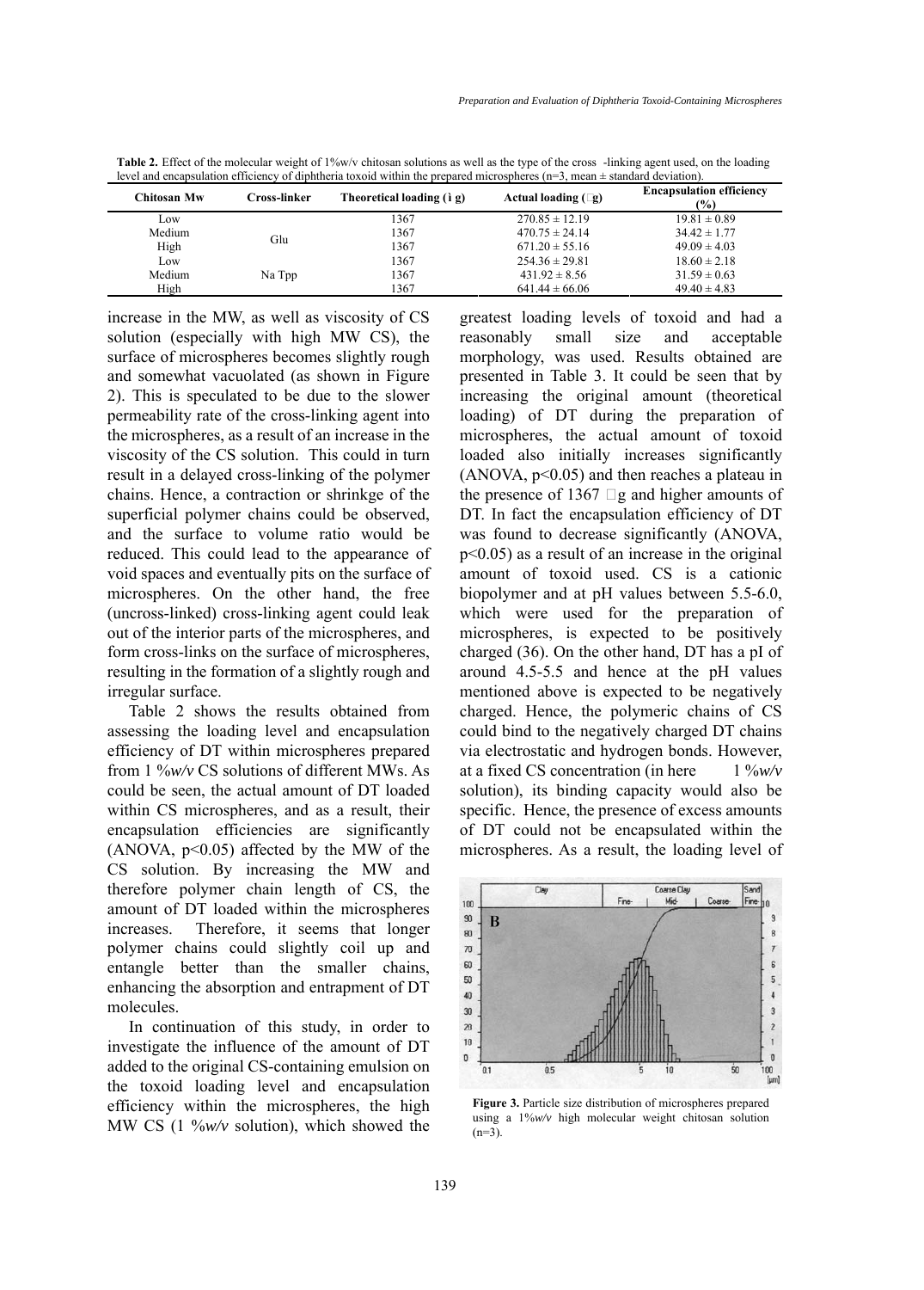| Cross-linker | Theoretical loading $(i g)$ | Actual loading (i g) | <b>Encapsulation efficiency (%)</b> |
|--------------|-----------------------------|----------------------|-------------------------------------|
| Glu          | 312                         | $298.82 \pm 11.13$   | $95.61 \pm 3.57$                    |
|              | 781                         | $602.49 \pm 24.89$   | $77.11 \pm 3.19$                    |
|              | 1367                        | $671.20 \pm 55.16$   | $49.09 \pm 4.03$                    |
|              | 2930                        | $718.01 \pm 68.91$   | $24.51 \pm 2.35$                    |
|              | 5860                        | $700.11 \pm 41.95$   | $11.95 \pm 0.72$                    |
|              | 8790                        | $724.37 \pm 45.89$   | $8.24 \pm 0.52$                     |
| Na Tpp       | 312                         | $286.12 \pm 17.62$   | $91.55 \pm 5.65$                    |
|              | 781                         | $589.58 \pm 22.84$   | $75.42 \pm 2.92$                    |
|              | 1367                        | $610.44 \pm 40.21$   | $44.66 \pm 2.94$                    |
|              | 2930                        | $615.35 \pm 44.58$   | $21.00 \pm 1.52$                    |
|              | 5860                        | $619.94 \pm 85.52$   | $10.58 \pm 1.46$                    |
|              | 8790                        | $622.49 \pm 35.57$   | $7.08 \pm 0.41$                     |

**Table 3.** Effect of the amount of diphtheria toxoid added (theoretical loading) as well as the type of cross -linking agent used, on the loading level and encapsulation efficiency of toxoid within microspheres prepared from a 1%w/v high molecular weight chito san solution ( $n=3$ , mean  $\pm$  standard deviation).

toxoid within the microspheres reaches a plateau and overall the encapsulation efficiency would be reduced. This study also shows that the nature of the cross-linking agent could influence the loading level and encapsulation efficiency of DT within microspheres (Table 3). As could be seen, the presence of neutrally charged glutaraldehyde has resulted in a greater loading of DT within the prepared microspheres, compared with the anionic Na Tpp solution. This finding could be due to the fact that the negatively charged cross-linker, Na Tpp, might counteract and partially bind to the positively charged polymeric chains of CS. Hence, neutralizing them results in a less expanded CS polymeric network and a reduced uptake and loading of the negatively charged DT.

The total and antigenically active DT profile of in-vitro release from CS microspheres in the pH 7.4 PBS solution over a period of 15 days is depicted in Figure 4 and Table 4. All formulations exhibited a biphasic release profile. A rapid DT release over the first 24 hr followed by a slow release for up to 15 days was noted. The first release phase could be attributed to the release of DT molecules which were loosely associated with the CS molecules and located near the surface of the microspheres. In this phase a sudden burst effect was observed in all formulations regardless of the type of crosslinker and MW of CS used for the preparation of microspheres, whereas, the second release phase could correspond to those DT molecules that are more efficiently entrapped and tightly bound to the CS molecules. Further release could be expected from these microspheres, but release studies were not continued after this time because of the particle aggregation, which took place after a number of centrifugation/resuspension cycles during the release studies. With respect to the influence of CS MW on the release process, results showed a slower release rate of DT at the second release phase, as the CS MW increased. This could be attributed to an easier detachment of the low MW CS and DT molecules within the microspheres, and/or due to a decrease in the porosity and hence diffusion of DT out of the CS microspheres. Previous studies have also shown that the major factors affecting the release of proteins from CS nano- or microspheres are the chemical structure of the protein, and its interaction with CS molecules in the release medium (16). Furthermore, by comparing the type of cross-linker used for the preparation of DT microspheres, it was found that regardless of the CS MW used, the effect of Na Tpp on increasing the DT release rate was significantly

**Table 4.** The percentage of distribution of antigenically active DT released in -vitro with respect to the amount of DT released from CS microspheres made of different MWs and cross-linkers ( $n=3$ , mean  $\pm$  standard deviation).

| Cross- | Polymer |                  |                  | Time (hr)        |                 |                 |     |
|--------|---------|------------------|------------------|------------------|-----------------|-----------------|-----|
| linker | Mw      |                  | 10               | 24               | 48              | 96              | 192 |
| Glu    | high    | $66.79\pm4.45$   | $37.37 \pm 7.28$ | $13.81 \pm 1.70$ | $4.98 \pm 2.31$ | $5.31 \pm 1.29$ | n.d |
|        | medium  | $58.25 \pm 2.76$ | $21.09 \pm 1.29$ | $10.08 \pm 1.37$ | $2.91 \pm 1.74$ | n.d             | n.d |
|        | low     | $14.84\pm2.47$   | $10.88 \pm 1.52$ | $7.16 \pm 1.97$  | $1.65 \pm 1.14$ | $0.86 \pm 0.52$ | n.d |
| Na Tpp | High    | $50.88\pm4.20$   | $30.47\pm3.07$   | $12.37 \pm 2.22$ | $3.33\pm0.89$   | $0.26 \pm 0.3$  | n.d |
|        | medium  | $45.11 \pm 4.31$ | $26.18\pm3.36$   | $6.83 \pm 1.63$  | $1.28 \pm 0.87$ | $1.38 \pm 0.37$ | n.d |
|        | low     | $17.65 \pm 1.84$ | $9.57 \pm 1.66$  | $4.35 \pm 0.68$  | $1.90 \pm 0.97$ | n.d             | n.d |

n.d =not detectable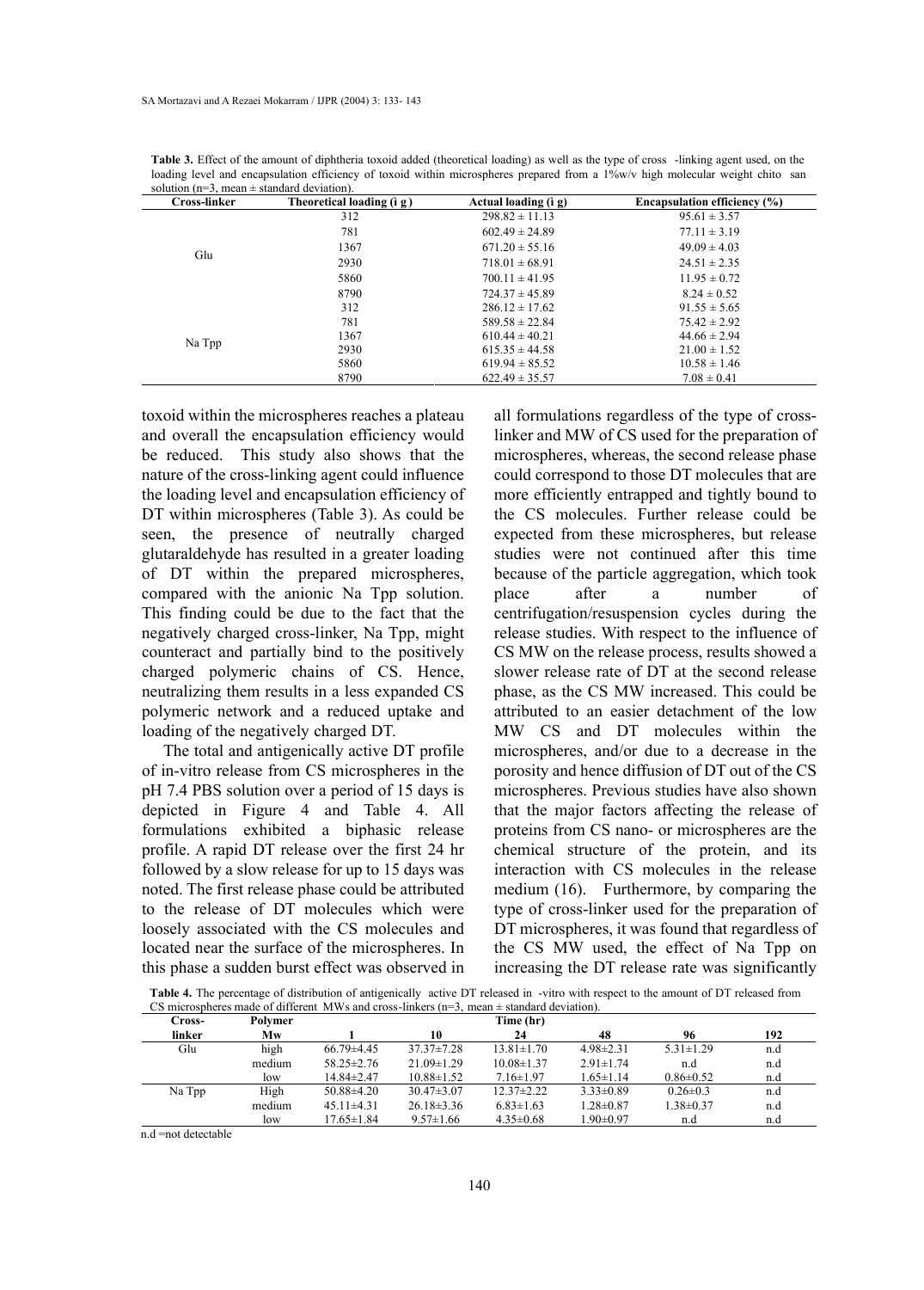greater than that of glutaraldehyde (t-test, p<0.05). However, under the experimental condition used in this study, the important point to emphasize is that DT is released from the microspheres in its antigenically active form. This is a crucial issue since DT is known to be easily inactivated during the course of the release studies, when associated with hydrophobic polymers such as PLGA (40, 41). Moreover, it is important to emphasize that these data can not be extrapolated to the in-vivo scenario, since following nasal administration the particles do not necessarily undergo a dilution process. Furthermore, the physiological conditions under which DT release may occur are expected to be quite different from those of in-vitro. Therefore, the in-vitro release data only indicate that DT is released in an active form for an extended period of time.

### **Conclusion**

In conclusion, based on the results obtained from this study it seems that the use of high MW CS microspheres, prepared using Glu and Na



**Figure 4.** In-vitro DT release profile from CS microspheres prepared using  $(\blacksquare)$  high,  $(\lozenge)$  medium and (o) low MW CS, cross-linked with: A) Glu and B) Na Tpp (n=3, mean ± standard deviation).

Tpp as the cross-linking agent, appears to provide a successful vehicle for the delivery of DT. The microspheres prepared maintained their antigenicity following encapsulation and their size distribution were found to be acceptable. In addition, they managed to produce an extended profile of DT release over a period of 15 days. Hence, in-vitro studies suggest their effectiveness as a suitable basis for the delivery of DT.

#### **Acknowledgments**

Authors wish to express their sincere gratitude to the vice chancellor for research of the Shaheed Beheshti University of Medical Science for granting the financial support for this study. Also we would like to thank Dr. Naser Mohammad-pour donaghi and Dr. Hossein Zolfaghariyan from the Razi institute for serums and vaccines, Tehran, Iran for their technical support and help in this research.

### **References**

- (1) Kraehenbuhl JP and Neuytra MR. Molecular and cellular basis of immune protection of mucosal surface. *Physiol. Rev.* (1992) 75: 853-879
- (2) Hussain AA. Intranasal drug delivery. Adv. Drug Del. *Rev*. (1998) 29: 39-49
- Vajdy M and O'Hagan DT. Microparticles for intranasal immunization. *Adv. Drug Del. Rev.* (2001) 51: 127-141 (3)
- Barchfeld GL, Hessler AL, Chen M, Pizza M, (4) Rappuoli R and Van Nest GA. The adjuvants MF59 and LT-K63 enhance the mucosal and systemic imunogenicity of subunit influenza vaccine administered intranasally in mice. *Vaccine* (1999) 17: 695-704
- Tamura SI and Kurata T. Intranasal immunization with (5) influenza vaccine. In: Kiyony H, Ogra PL and McGhee JR. (eds.) *Mucosal Vaccines*. Academic Press, San Diego (1996) 425-436
- Matsua K, Yokoshiwa T, Asanuma H, Iwasaki T and (6) Hagiwara Y. Induction of innate immunity by nasal influenza vaccine administered in combination with an adjuvant (cholera toxin). *Vaccine* (2000) 18: 2719- 2722
- Bergmann KC and Waldman RH. Stimulation of (7) secretary antibody following oral administration of antigen. *Rev. Infec. Dis.* (1988) 10: 939-945
- Wade AW and Szewczuk MR. Aging and (8)compartmentalization of the mucosal immune system In: McGhee JR, Mestecky J, Ogra PL, Bienenstock J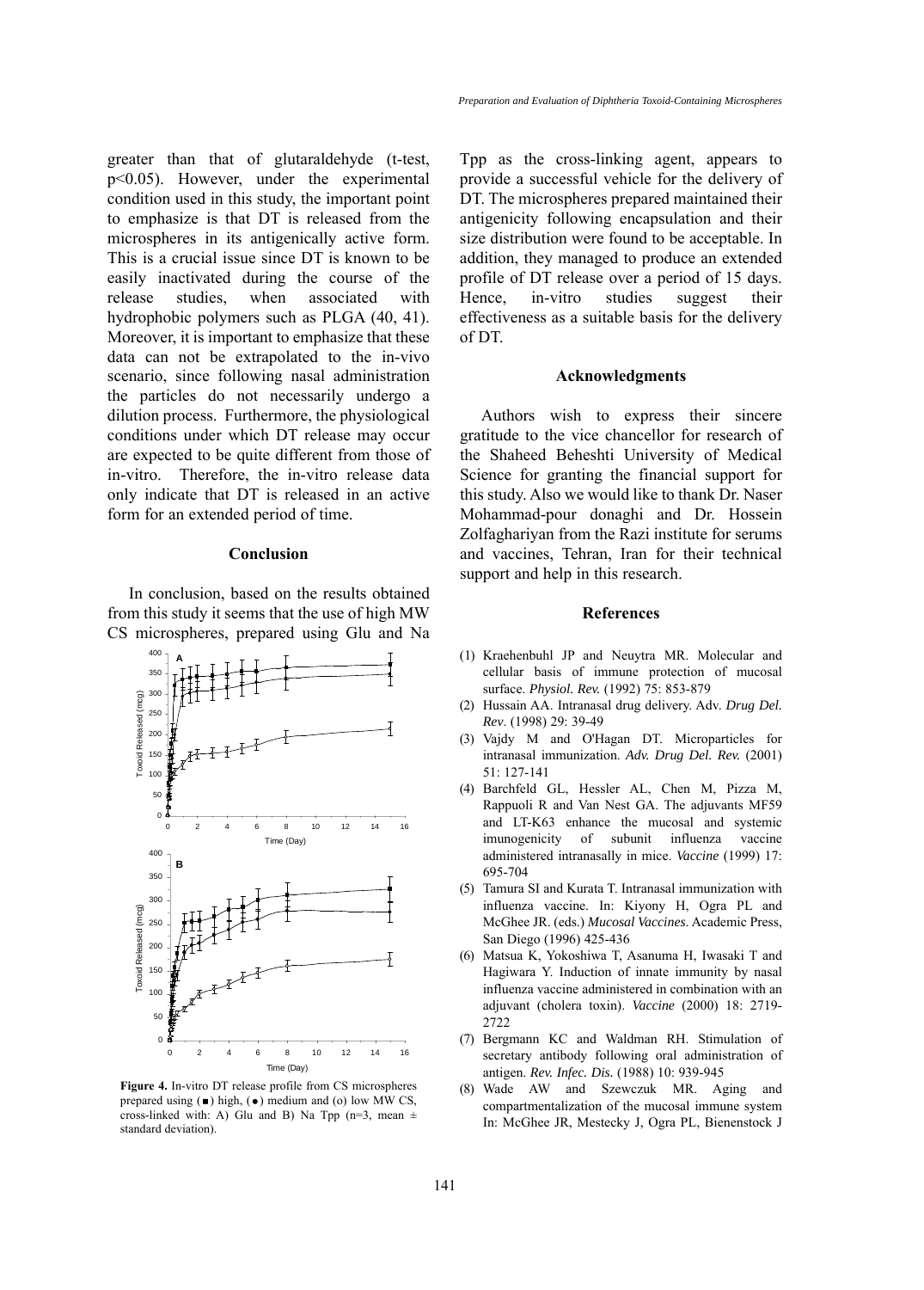(eds.) *Recent Advances in Mucosal Immunology. part B: Effectors Functions. Advance in Experimental Medicine and Biology.* Vol. 216 B, Plenum Press, New York (1987) 1383-1393

- Langer R. Polymers for the sustained release of (9) macromolecules: their use in a single-step method of immunization. *Meths. Enzymol*. (1981) 73: 57-75
- (10) Gupta RK, Siber GR, Alonso MJ and Langer R. Development of a single-dose tetanus toxoid based on controlled release from biodegradable and biocompatible polyester microspheres. In: Brown F, Chanock R, Ginsberg H and Lerner R (eds.) *Vaccines* 93. Cold Spring Harbor Laboratory Press, Cold Harbor, (1993) 391-396
- (11) Shahin R, Leef M, Amsbauugh D, Eldridge J, Hudson M and Gilley R. Analysis of protective mucosal immunity to respiratory *Bordetella pertussis* infection. *Immunol. Meth.* (1995) 25: 126-131
- (12) Cahill ES, O'Hagan DT, Illum L, Barnard A, Mills KH and Redhead K. Immune responses and protection against Bordetella Pertussis infection after intranasal immunization of mice with filamentous haemagglotinin in solution or incorporated in biodegradable microparticles. *Vaccine* (1995) 13: 455- 462
- (13) Shahin R, Leef M, Eldridge J, Hudson M and Gilley R. Adjuvanticity and protective immunity elicited by *Bordetella pertussis* against encapsulated in PLGA microspheres. *Infect. Immun.* (1995) 63: 1145-1200
- (14) Yan C, Rill WL, Malli R, Hewetson J, Naseem H, Tammaricllo R and Kende M. Intranasal stimulation of long-lasting immunity against aerosol ricin challenged with ricin toxoid vaccine encapsulated in polymeric microspheres. *Vaccine* (1996) 14: 1301-1338
- (15) Bacon A, Makin J, Sizer PJ, Gabbel-Gill I, Hinchiliffe M, Illum L, Chatfield S and Roberts M. Carbohydrate biopolymers enhance antibody responses to mucosally delivered vaccine antigens. *Infect. Immun.* (2000) 68: 5764-5770
- (16) Calvo P, Remunan-Lopez C, Vila-Jato JL and Alonso MJ. Chitosan and chitosan/ethylene oxide-propylene oxide block copolymer nanoparticles as novel carrier for proteins and vaccines. *Pharm. Res.* (1997) 14: 1431-1436
- (17) Schroder U and Stahl A. Crystallized dextran nanospheres with entrapped antigen and their use as adjuvants. *J. Immunol. Methods* (1984) 70: 127-132
- (18) MacDermott M, Heritage PL, Bartzoka V and Brook MA. Polymer-grafted starch microcapsules for oral and nasal immunization. *Immunol. Cell Biol.* (1998) 76: 256-262
- (19) Illum L, Jorjenson H, Bisgard H, Kogsgaard O and Rossing N. Bioadhesive microspheres as a potential nasal drug delivery system. *Int. J. Pharm.* (1987) 39: 189-199
- (20) Illum L, Farraj NF, Fisher AN, Jabbel-Gill I, Migliet M and Benedetti LM. Hyaluronic acid ester microspheres as a nasal delivery system for insulin. *J. Control. Rel.* (1994) 29: 133-141
- $(21)$  Illum L. Chitosan and its use as a pharmaceutical excipient. *Pharm. Res.* (1998) 15: 1326-1331
- (22) Illum L, Farraj NF and Davis SS. Chitosan as novel nasal delivery for peptide and drugs. *Pharm. Res.* (1994) 11: 1186-1189
- (23) Aspend TJ, Adler J, Davis SS, Skaugrud Q and IIlum L. Chitosan as a nasal delivery system: evaluation of the effect of chitosan on mucociliary clearance rate in the frog palate model. *Int. J. Pharm*. (1995) 122: 69-78
- (24) Chandy T and Sharma CP. Chitosan as a biomaterial. *Biomat. Art. Cells Art. Org.* (1990) 18: 1-24
- (25) Lehr CM, Bouwstra JA, Schacht E and Junginger HE. *In vivo* evaluation mucoadhesive properties of chitosan and some other natural polymers. *Int. J. Pharm.* (1992) 78: 43-48
- (26) Berthold A, Cremer K and Keruter J. Preparation and characterization of chitosan microspheres as drug carrier for prednisolone sodium phosphate as model for anti-inflammatory drugs. *J. Control. Rel.* (1996) 34: 17-25
- (27) Shiraish S, Imai T and Otagiri M. Controlled release of indomethacin by chitosan-polyelectrolyte complex: optimization and in vivo/in vitro evaluation. *J. Control. Rel.* (1993) 25: 217-225
- (28) Takeuchi H, Yamamoto H, Niwa T, Hino T and Kawashima Y. Eternal absorption of insulin in rats from mucoadhesive chitosan-coated liposomes. *Pharm. Res.* (1996) 13: 896-901
- Lyng J and Weiss Bentzon M. Quantitative estimation (29) of diphtheria and tetanus toxoids. 1. The flocculation test and the Lf-unit. *J. Biol. Stand.* (1987) 15: 27-37
- (30) Stoscheck CM. Quantitation of protein. In: Methods in *Enzymology.* Vol. 182. Academic press, Inc., San Diego (1990) 50-68
- (31) Ausubel F. One dimensional gel electrophoresis of proteins. In: *Short Protocols in Molecular Biology.* 3rd ed. John Wiley and Sons. Inc. New York (1993) 1-5
- (32) Cho NH, Seong SY, Chun KH and Kim YH. Novel mucosal immunization with polysaccharide-protein conjugates entrapped in alginate microspheres. *J. Control Rel.* (1998) 58: 215-224
- (33) Gupta RK, Chang A, Griffin P, Rivera R, et al. Determination of protein loading in biodegradable polymer microspheres containing tetanus toxoid. *Vaccine* (1997) 15: 672-678
- Crowther JR. *Methods in Molecular Biology.* Vol. 149: (34) The ELISA guidebook. Human Press Inc, NJ (2001) 83-181
- (35) Vander Lubben IM, Verhoef JC, Borchard G and Junginger H. Chitosan and derivatives in mucosal drug and vaccine delivery. *Eur. J. Pharm. Sci.* (2001) 14: 201-207
- (36) Schipper NG, Varum KM and Artursson P. Chitosan as absorption enhancers for poorly absorbed drugs. 1: Influence of molecular weight and degree of deacetylation on drug transport across human intestinal epithelial (CaCo-2) cells. *Pharm. Res.* (1996) 13: 1686-1692
- (37) Armstrong D and Cohen J. Infection Diseases. Vol.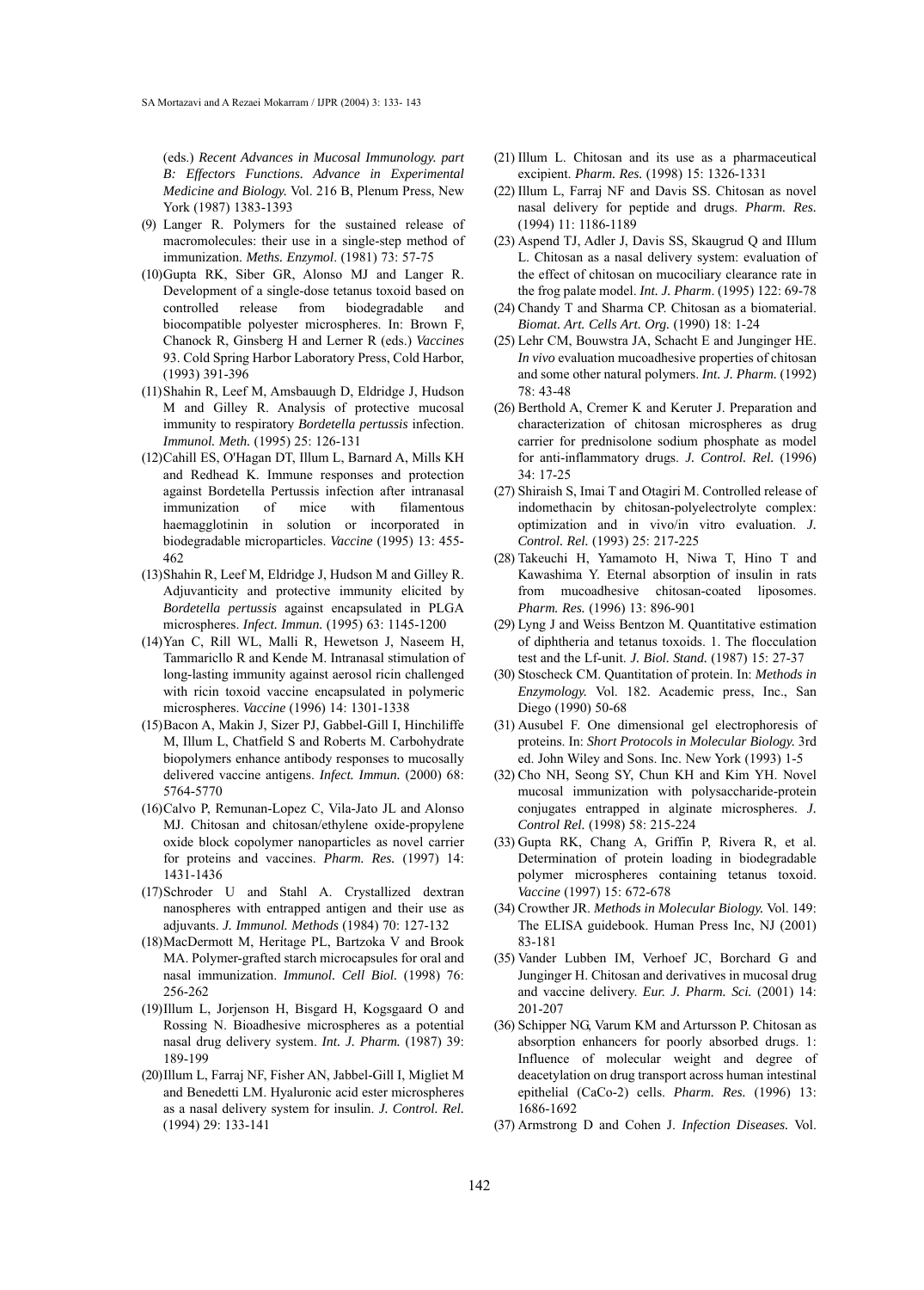1&2. Hmcourt Pub. Ltd., London (1999) 6.11-19

- (38) Lim LY, Wan LSC and Thai PY. Chitosan microspheres prepared by emulsification and ionotropic gelation. *Drug Dev. Ind. Pharm.* (1997) 23: 981-985
- (39) Tabata Y, Inoue Y and Ikada Y. Size effect on systemic and mucosal immune responses induced by oral administration of biodegradable microspheres. *Vaccine* (1996) 14: 1677-1685
- (40) Tobio M and Alonso MJ. Study of the inactivation process of tetanus toxoid in contact with PLGA

degrading microspheres. *Stp. Pharm. Sci* (1998) 8: 303- 310

- (41) Pean JM, Venier-Julienne MC, Boury F, Menei P, Denizot B and Benoit JP. NGF release from PLGA microspheres. Effect of some formulation parameters on encapsulated NGF stability. *J. Control. Rel.* (1998) 56: 175-187
- This article is available online at http://www.ijpr-online.com